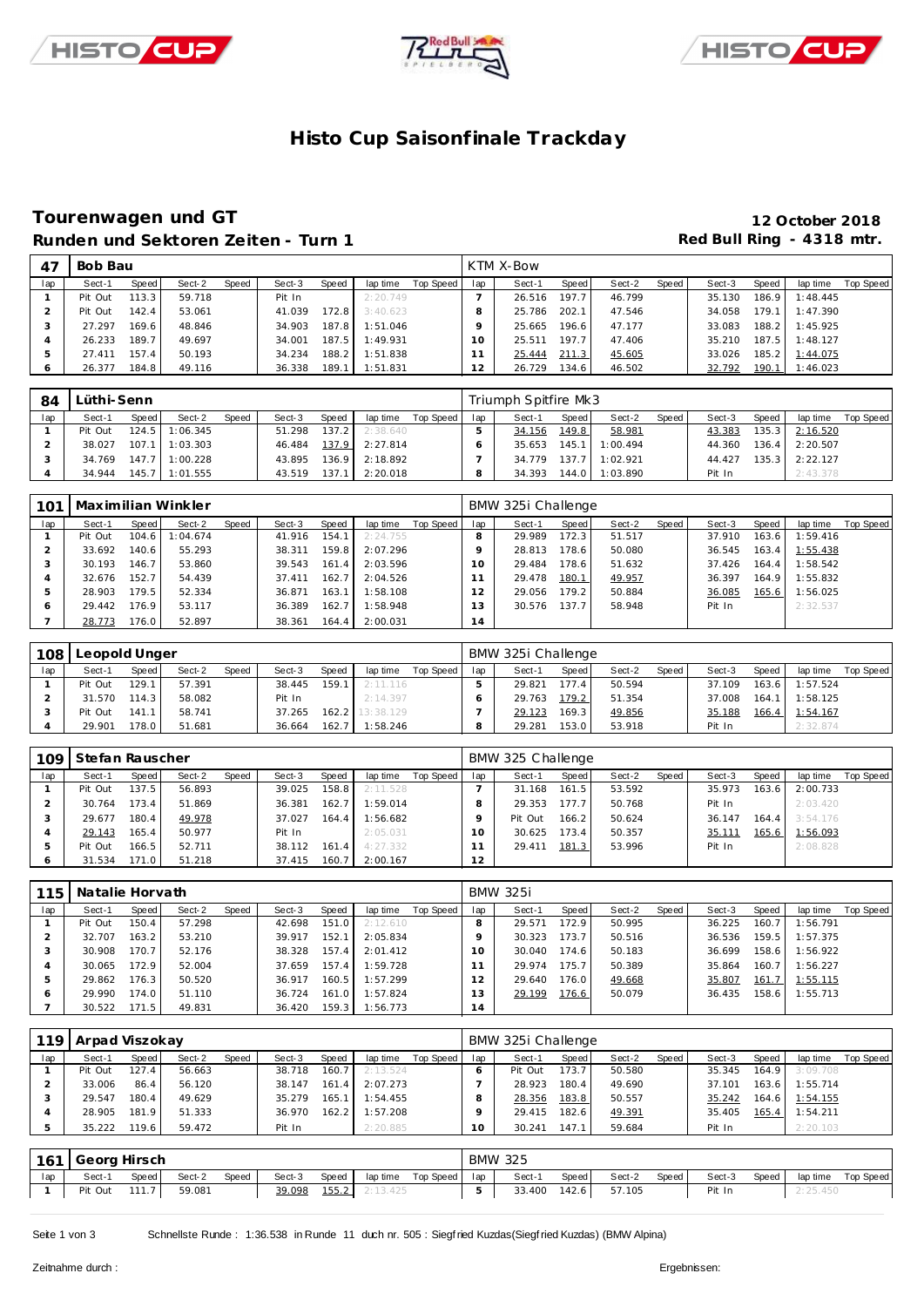





# **Histo Cup Saisonfinale Trackday**

## **Tourenwagen und GT 12 October 2018**

#### Runden und Sektoren Zeiten - Turn 1 **Runden und Sektoren Zeiten - Turn 1 Red Bull Ring - 4318 mtr.**

|  | 31.060 166.2 53.449    | Pit In                | 2:14.386 | 6 Pit Out 145.9 59.496 | 43.278 126.3 3:10.211 |          |
|--|------------------------|-----------------------|----------|------------------------|-----------------------|----------|
|  | Pit Out 137.7 1:05.340 | 45.426 149.2 6:09.489 |          | 34.912 137.3 1:02.932  | Pit In                | 2:49.664 |
|  | 32.913 155.8 58.416    | 45.165 148.8 2:16.494 |          |                        |                       |          |

| 171 | Erich Petrakovits |       |        |              |        |              |          |             |     | FORD Capri GAA |       |        |       |        |       |          |           |
|-----|-------------------|-------|--------|--------------|--------|--------------|----------|-------------|-----|----------------|-------|--------|-------|--------|-------|----------|-----------|
| lap | Sect-1            | Speed | Sect-2 | <b>Speed</b> | Sect-3 | <b>Speed</b> | lap time | Top Speed I | lap | Sect-1         | Speed | Sect-2 | Speed | Sect-3 | Speed | lap time | Top Speed |
|     | Pit Out           | 140.2 | 53.812 |              | 38.591 | 177.6        | 2:04.936 |             |     | 26.848         | 186.4 | 48.025 |       | 34.789 | 190.5 | 1:49.662 |           |
|     | 28.726            | 169.9 | 51.934 |              | 39.461 | 186.5        | 2:00.121 |             |     | 26.836         | 176.6 | 48.288 |       | 34.761 | 186.2 | 1:49.885 |           |
|     | 26.831            | 181.0 | 48.887 |              | 36.864 | 187.5        | 1:52.582 |             |     | 28.252         | 187.3 | 49.136 |       | Pit In |       | 2:09.346 |           |
|     | 28.279            | 184.8 | 48.755 |              | 36.703 | 186.2        | 1:53.737 |             | 8   |                |       |        |       |        |       |          |           |

|     |         |       | 171   Matthias Heinemann |              |        |       |          |           |     | BMW 325i Challenge |       |        |       |        |       |          |           |
|-----|---------|-------|--------------------------|--------------|--------|-------|----------|-----------|-----|--------------------|-------|--------|-------|--------|-------|----------|-----------|
| lap | Sect-1  | Speed | Sect-2                   | <b>Speed</b> | Sect-3 | Speed | lap time | Top Speed | lap | Sect-1             | Speed | Sect-2 | Speed | Sect-3 | Speed | lap time | Top Speed |
|     | Pit Out | 121.9 | 57.365                   |              | 40.418 | 144.2 | 2:11.379 |           |     | 28.606             | 179.2 | 48.414 |       | 34.685 | 163.1 | 1:51.705 |           |
|     | 30.029  | 180.7 | 50.377                   |              | Pit In |       | 2:06.672 |           |     | 30.066             | 173.2 | 50.623 |       | 35.582 | 164.7 | 1:56.271 |           |
|     | Pit Out | 173.7 | 50.530                   |              | 36.785 | 160.7 | 3:47.883 |           |     | 28.420             | 177.7 | 50.897 |       | 37.988 | 157.2 | 1:57.305 |           |
|     | 29.975  | 178.3 | 50.302                   |              | 35.024 | 163.4 | 1:55.301 |           |     | 28.770             | 180.4 | 52.736 |       | Pit In |       | 2:03.262 |           |

| 177 |         |       | Charly Habenbacher |       |        |            |          |           |     | BMW 325i Challenge |        |        |       |        |       |          |           |
|-----|---------|-------|--------------------|-------|--------|------------|----------|-----------|-----|--------------------|--------|--------|-------|--------|-------|----------|-----------|
| lap | Sect-1  | Speed | Sect-2             | Speed | Sect-3 | Speed      | lap time | Top Speed | lap | Sect-1             | Speed  | Sect-2 | Speed | Sect-3 | Speed | lap time | Top Speed |
|     | Pit Out | 143.6 | 57.667             |       | 37.692 | 157.2      | 2:11.355 |           |     | 29.213             | 177.4  | 49.847 |       | 35.412 | 162.2 | 1:54.472 |           |
|     | 30.910  | 162.9 | 52.483             |       | 36.242 | 160.5      | 1:59.635 |           |     | 29.060             | 176.3  | 50.596 |       | 37.056 | 161.0 | 1:56.712 |           |
|     | 29.448  | 178.3 | 50.863             |       | 36.122 | 161.4      | 1:56.433 |           |     | 29.113             | 179.8  | 50.248 |       | Pit In |       | 2:05.863 |           |
|     | 29.400  | 174.0 | 50.635             |       | 36.599 | 161.0      | 1:56.634 |           |     | Pit Out            | 150.2  | 53.563 |       | 37.686 | 157.9 | 3:37.656 |           |
|     | 29.365  | 178.3 | 52.043             |       | 36.850 | 161<br>.7. | 1:58.258 |           |     | 29.635             | 165.2. | 50.659 |       | 36.943 | 157.7 | 1:57.237 |           |
|     | 28.962  | 181.0 | 50.156             |       | 36.147 | 160.7      | 1:55.265 |           | 12  | 29.950             | 176.3  | 50.680 |       | 37.016 | 155.8 | 1:57.646 |           |

|     | 183   Franz-Josef Stopper |        |        |       |        |        |          |           |     | BMW 325i Challenge |                    |        |       |        |       |          |           |
|-----|---------------------------|--------|--------|-------|--------|--------|----------|-----------|-----|--------------------|--------------------|--------|-------|--------|-------|----------|-----------|
| lap | Sect-1                    | Speed  | Sect-2 | Speed | Sect-3 | Speed  | lap time | Top Speed | lap | Sect-1             | Speed              | Sect-2 | Speed | Sect-3 | Speed | lap time | Top Speed |
|     | Pit Out                   | 153.0  | 55.270 |       | 37.804 | 156.31 | 2:03.945 |           |     | 31.364             | 174.3 <sub>1</sub> | 49.225 |       | 34.820 | 164.6 | 1:55.409 |           |
|     | 29.744                    | 174.81 | 50.162 |       | 36.092 | 162.7  | 1:55.998 |           |     | 28.664             | 180.7              | 48.437 |       | 35.224 | 164.4 | 1:52.325 |           |
|     | 29.018                    | 177.4  | 48.986 |       | 35.215 | 164.4  | 1:53.219 |           |     | 28.596             | 180.1              | 50.854 |       | 36.250 | 164.4 | 1:55.700 |           |
|     | 29.072                    | 176.9  | 48.965 |       | Pit In |        | 2:11.021 |           |     | 29.052             | 181.0              | 48.609 |       | 35.187 | 166.4 | 1:52.848 |           |
|     | Pit Out                   | 126.8  | 53.648 |       | 35.386 | 163.1  | 5:35.250 |           | 10  |                    |                    |        |       |        |       |          |           |

| 242 | Karl Kölbl |       |        |              |        |         |          |           |     | <b>BMW 325i</b> |         |        |       |        |       |          |           |
|-----|------------|-------|--------|--------------|--------|---------|----------|-----------|-----|-----------------|---------|--------|-------|--------|-------|----------|-----------|
| lap | Sect-1     | Speed | Sect-2 | <b>Speed</b> | Sect-3 | Speed   | lap time | Top Speed | lap | Sect-1          | Speed I | Sect-2 | Speed | Sect-3 | Speed | lap time | Top Speed |
|     | Pit Out    | 140.2 | 57.251 |              | 40.656 | $156.3$ | 2:08.885 |           |     | 30.290          | 163.4   | 53.349 |       | 38.174 | 160.7 | 2:01.813 |           |
|     | 30.693     | 163.2 | 53.206 |              | 38.532 | 160.0   | 2:02.431 |           |     | 29.576          | 171.2   | 51.651 |       | Pit In |       | 2:11.113 |           |

| 258 |         |       | Prunnbauer-Prunnbauer |              |        |       |          |           |     | <b>BMW 325i</b> |       |        |        |        |       |          |           |
|-----|---------|-------|-----------------------|--------------|--------|-------|----------|-----------|-----|-----------------|-------|--------|--------|--------|-------|----------|-----------|
| lap | Sect-1  | Speed | Sect-2                | <b>Speed</b> | Sect-3 | Speed | lap time | Top Speed | lap | Sect-1          | Speed | Sect-2 | Speed, | Sect-3 | Speed | lap time | Top Speed |
|     | Pit Out | 136.3 | 57.080                |              | 38.126 | 157.7 | 2:08.990 |           |     | 29.428          | 172.9 | 53.322 |        | 37.637 | 161.4 | 2:00.387 |           |
|     | 29.933  | 168.8 | 54.764                |              | 39.205 | 154.1 | 2:03.902 |           |     | 29.830          | 168.3 | 51.679 |        | 38.435 | 159.1 | 1:59.944 |           |
|     | 30.702  | 152.7 | 54.241                |              | Pit In |       | 2:14.150 |           |     | 29.245          | 178.6 | 50.928 |        | 37.124 | 162.2 | 1:57.297 |           |
|     | Pit Out | 162.9 | 53.474                |              | 37.902 | 157.9 | 5:20.118 |           |     | 29.194          | 176.6 | 55.350 |        | Pit In |       | 2:17.262 |           |

| 332 | Pietro Petrobelli |         |        |       |        |       |          |           |     | Audi S4 GTO |       |        |       |        |       |          |           |
|-----|-------------------|---------|--------|-------|--------|-------|----------|-----------|-----|-------------|-------|--------|-------|--------|-------|----------|-----------|
| lap | Sect-1            | Speed I | Sect-2 | Speed | Sect-3 | Speed | lap time | Top Speed | lap | Sect-1      | Speed | Sect-2 | Speed | Sect-3 | Speed | lap time | Top Speed |
|     | Pit Out           | 128.9   | 58.556 |       | 37.411 | 177.3 | 2:11.522 |           |     | 26.250      | 168.8 | 51.522 |       | 35.618 | 181.8 | 1:53.390 |           |
|     | 28.136            | 176.31  | 49.937 |       | 34.801 | 180.6 | 1:52.874 |           |     | 26.671      | 197.3 | 46.206 |       | 32.938 | 185.9 | 1:45.815 |           |
|     | 26.477            | 190.0   | 48.044 |       | 36.857 | 79.1  | 1:51.378 |           |     | 25.711      | 186.7 | 48.554 |       | 33.407 | 185.6 | 1:47.672 |           |

| 398 | Vlastimil Pavlik |       |          |       |        |       |          |           |                 | Ferrari F430 |       |        |       |        |       |          |           |
|-----|------------------|-------|----------|-------|--------|-------|----------|-----------|-----------------|--------------|-------|--------|-------|--------|-------|----------|-----------|
| lap | Sect-1           | Speed | Sect-2   | Speed | Sect-3 | Speed | lap time | Top Speed | lap             | Sect-1       | Speed | Sect-2 | Speed | Sect-3 | Speed | lap time | Top Speed |
|     | Pit Out          | 145.1 | 1:02.615 |       | 42.015 | 173.1 | 2:17.487 |           |                 | 26.750       | 194.1 | 46.219 |       | 32.775 | 194.2 | 1:45.744 |           |
|     | 29.361           | 171.0 | 50.989   |       | 38.794 | 187.5 | 1:59.144 |           |                 | 25.159       | 199.5 | 46.325 |       | 33.545 | 197.1 | 1:45.029 |           |
|     | 27.769           | 174.8 | 51.905   |       | 40.492 | 176.5 | 2:00.166 |           |                 | 26.251       | 189.0 | 45.523 |       | 33.235 | 160.2 | 1:45.009 |           |
|     | 27.827           | 169.1 | 52.690   |       | 35.842 | 194.9 | 1:56.359 |           |                 | 29.326       | 172.9 | 47.504 |       | 33.661 | 193.9 | 1:50.491 |           |
|     | 26.792           | 186.0 | 47.178   |       | 35.276 | 191.8 | 1:49.246 |           |                 | 25.476       | 199.9 | 45.918 |       | 34.076 | 193.9 | 1:45.470 |           |
|     | 25.552           | 191.7 | 46.855   |       | 34.817 | 192.9 | 1:47.224 |           | 3               | 25.327       | 196.6 | 45.504 |       | 32.576 | 188.8 | 1:43.407 |           |
|     | 25.663           | 201.7 | 47.814   |       | 33.992 | 193.5 | 1:47.469 |           | $\overline{14}$ | 28.382       | 165.2 | 51.334 |       | Pit In |       | 2:28.603 |           |